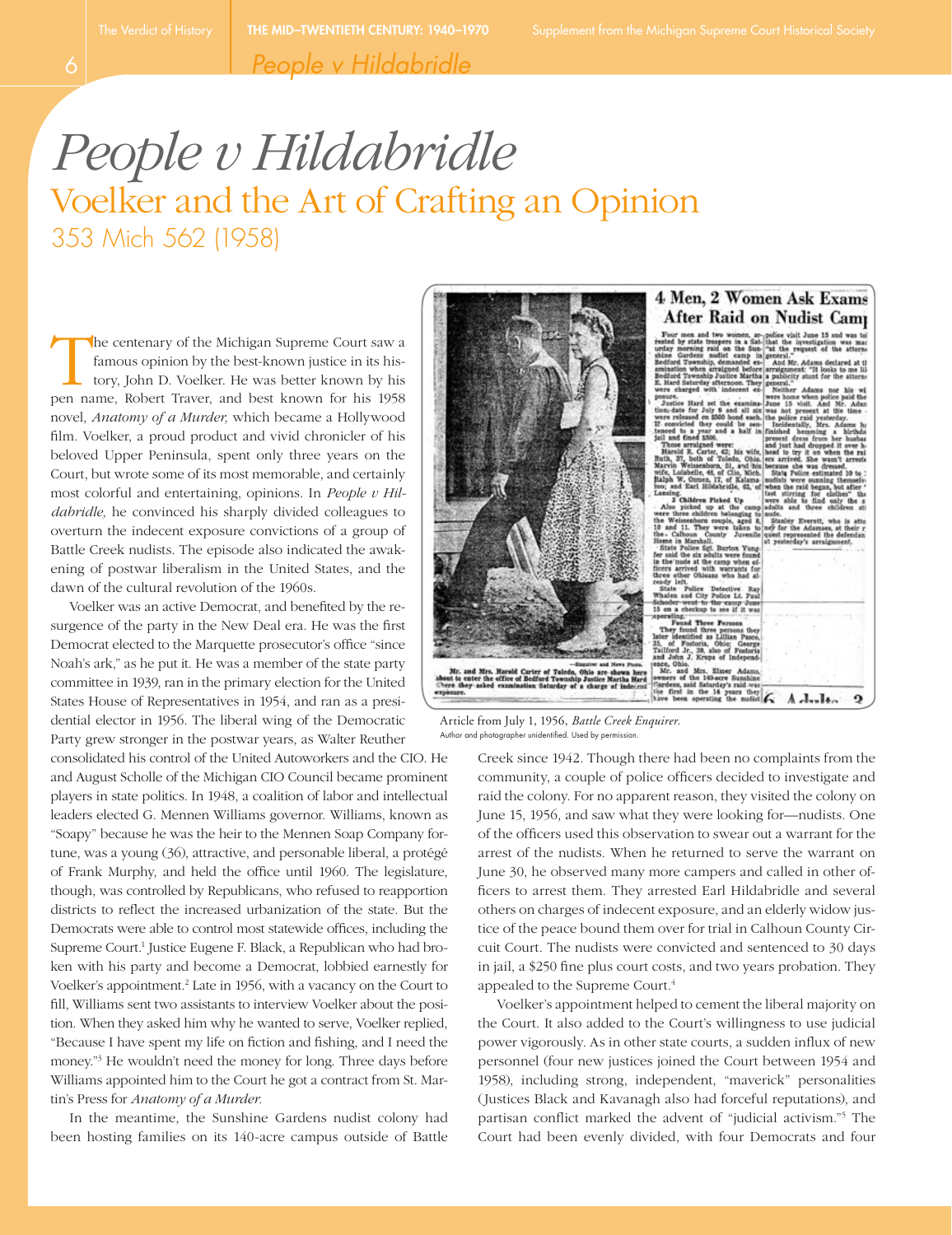

Voelker at Frenchman's Pond.

John Donaldson Voelker was a beloved character in Michigan's legal and literary history, who told, retold, and became the subject of innumerable vignettes. His grandfather migrated from Germany to the Upper Peninsula in the 1840s. He and his son George, John's father, were saloonkeepers, though George spent most of his time hunting and fishing in the great north woods. John would inherit his father's taste for trout-fishing and old-fashioneds (a whiskey cocktail), though not hunting. John was born in 1903, the youngest of six sons, and grew up in Ishpeming, in the center of Marquette County. His mother, Anne Traver, encouraged him to read and pursue an education. He would later take her maiden name as his pen-name.

John read avidly at the Carnegie library in Ishpeming, and attended Northern Michigan Normal School (now Northern Michigan University) for two years before transferring to the University of Michigan Law School in 1924. Poor grades nearly forced him out, but he graduated and joined the Michigan bar in 1928.<sup>1</sup>

After graduation Voelker worked as an assistant in the Marquette County prosecutor's office, but moved to Chicago to marry Grace Taylor and begin working for a Chicago law firm. He hated the job. His disdain for urban life was profound and permanent. He returned to his home town after three years and was elected county prosecutor in 1934. He held this office except for two years (defeated in the 1942 election, he won it back in 1944) until 1950.

He began to write and publish stories about his native land—the miners, farmers, and hunters of the Upper Peninsula—with special attention to the various ethnic groups that inhabited it—the Irish, Cornish, Germans, Finns, and other Scandinavians. His first collection of stories, *Troubleshooter: The Story of a Northwoods Prosecutor,* appeared in 1943. He published under a pseudonym, he said, so that the voters wouldn't "think that the busy D.A. was spinning yarns on taxpayers' time." In 1951 he published Danny and the Boys: Being Some Legends of Hungry Hollow, which related the "antics, monkeyshines, and assorted shenanigans" of a group of men who had retired to indulge in a carefree life of fishing, hunting, and drinking. "These tales are written to celebrate and reaffirm the wonder and the glory of the individual man," he wrote, "a group of men who live as they do because they choose to."2 In 1954 he produced *Small Town D.A.,* another collection of stories. None of these books sold very well, and in 1950 the author was defeated for re-election to the prosecutor's office. Voelker then became a defense attorney, and in 1952 he successfully defended Coleman A. Peterson, an army officer who killed a bartender who had raped his wife. The case was the basis for Voelker's breakthrough novel, *Anatomy of a Murder.*

- 1. Richard D. Shaul, "Backwoods Barrister," *Michigan History* 85 (2001), 82–87; Frederick M. Baker, Jr. and Rich Vander Veen III, "John D. Voelker: Michigan's Literary Justice," *Michigan Bar Journal* 79 (2000), 530–31; Baker, "John Voelker: Justice, Author, Fisherman, Friend," Michigan Supreme Court Historical Society *Newsletter* (Summer, 2005); Roger F. Lane, interview with John D. Voelker, 1 Oct. 1990, Michigan Supreme Court Historical Society.
- 2. *Danny and the Boys: Being Some Legends of Hungry Hollow* (Detroit: Wayne State University Press, 1987 [1951]), 8–9.

Republicans, in 1956, and one of the Democrats, Edward Sharpe, was a conservative. Governor Williams replaced Sharpe with the liberal Thomas M. Kavanagh, and Voelker replaced Republican Emerson R. Boyles.<sup>6</sup> In 1957, in an election in which the Democratic justices overtly campaigned as partisan candidates, Justice Voelker had been elected to serve out the remainder of Boyles' term.7 Justice Kavanagh did not sit on the *Hildabridle* case.

The writing of majority opinions of the Court was a task assigned randomly by the Chief Justice to one of the justices among the majority. In the *Hildabridle* case, Chief Justice Dethmers was assigned to write what initially appeared to be the majority opinion upholding the convictions. When Justice Voelker circulated his dissenting opinion, however, it was so powerful that it convinced Justice George C. Edwards, Jr. to break with the Republicans and vote to overturn the convictions. As a result, in the *Michigan Reports* publication of the decision, the majority opinion begins with Voelker's original "I dissent."8 Voelker insisted that the Supreme Court reporter keep this apparent anomaly in the *Reports.* "The entire posture and thrust—and perhaps most of the strength—of my opinion is that it *is* a dissent; that fact would still be quite apparent, though more ambiguously, even were the suggested changes made."9

The original majority opinion took a conventional view of the police power to impose the majority's moral views on dissident minorities. The three Republican justices followed the nineteenthcentury rule that any speech or conduct that had a "bad tendency" could be punished. For example, in 1915 the United States Supreme Court upheld a Washington state conviction of a group of nudists, not for engaging in nudism, but for publishing a pamphlet (entitled "The Nudes and the Prudes") that was critical of the state's law against nudism.10 The *Hildabridle* opinion also noted that the United States Supreme Court had recently affirmed that obscenity was not protected by the First Amendment.<sup>11</sup> In the nearest and first precedent on nudist law, *People v Ring* (1934), the Michigan Supreme Court had upheld the conviction of nudists in similar circumstance, because "Instinctive modesty, human decency and natural self-respect require that the private parts of persons be customarily kept covered in the presence of others"—i.e., that nudism per se was criminal under Michigan law.12 As one commentator noted, "the Michigan Court considered whether, in its own mind this exposure would have been immoral regardless of how the people present actually felt. The judges…would have been offended themselves, so they held that the policy of the state was offended."13

The *Ring* opinion gave wide berth to police, under the traditional understanding that the police often had to engage in irregular practice to control undesirable social practices. Police exercised considerable discretion in applying the law to reflect the moral sentiments of the community. One historian observes, "They were, to say the least, 'not legalistic.'" In this view, the middle class tolerated a certain degree of loosely constrained police behavior as a kind of "delegated vigilantism" against social outcasts and undesirables. "Individual due process was routinely subordinated to the local police power necessary to secure the moral fiber and general welfare of a community."14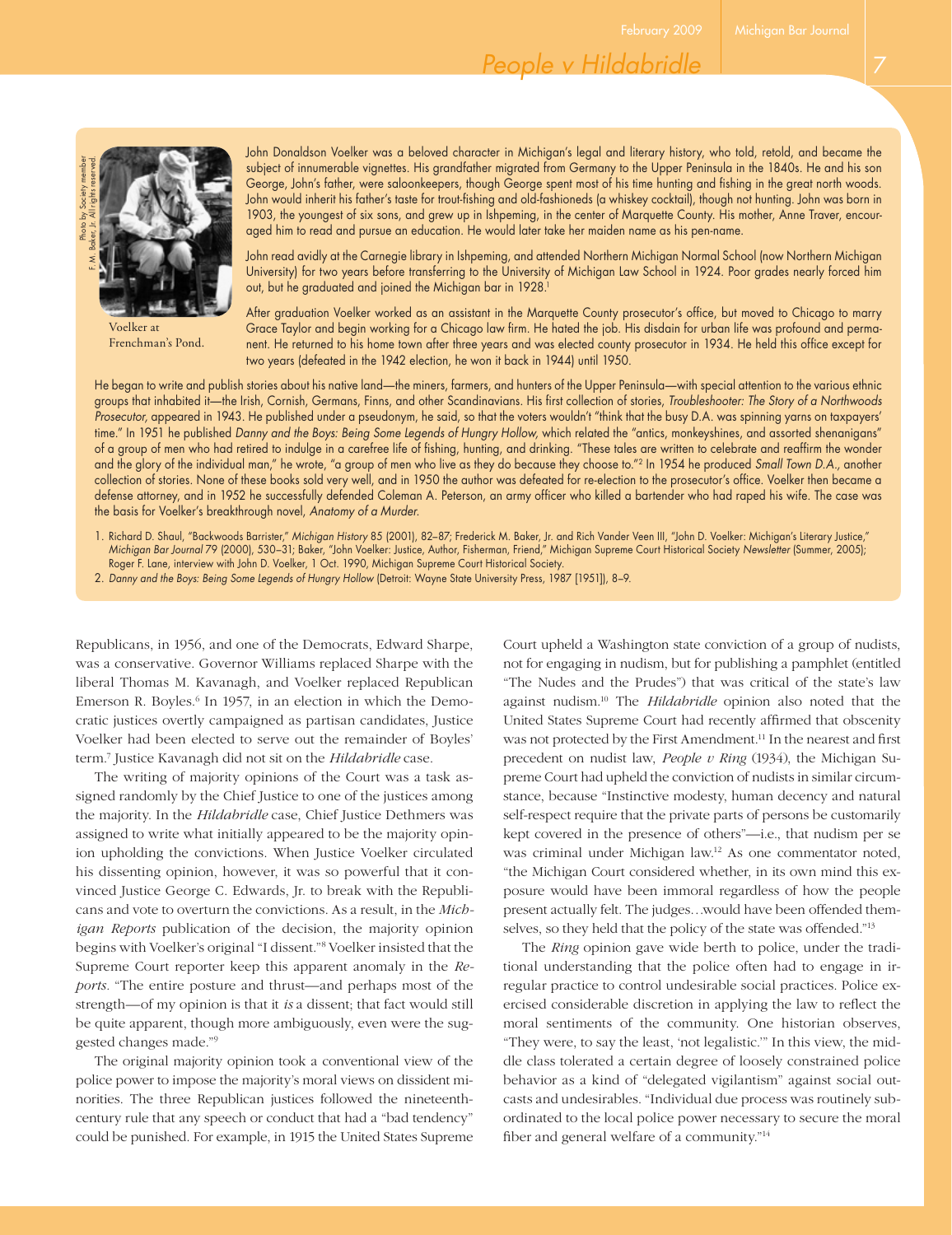

1954 photo of Elmer and Lucille Adams, owners and operators of Sunshine Gardens Resort.

Voelker did not deny the legitimacy of indecent exposure laws per se. Rather, he condemned the police action in this case as an illegal search and seizure and denied that recreational nudity was indecent exposure. He noted that there was no public complaint against the nudists, whose camp was so thoroughly isolated that the police themselves had a hard time finding and entering it. "So the presumably outraged community boils itself down to a knot of determined police officers who for some undisclosed reason after fourteen years finally made up their minds and set a trap to tip over the place." The police obtained warrants by an obvious subterfuge in what Voelker ridiculed as "Operation Bootstrap." "Yet to say that the search and arrests here were illegal is an understatement," he went on. "It was indecent—indeed the one big indecency we find in this whole case: descending upon these unsuspecting souls like storm troopers…. If this search was legal then any deputized window-peeper with a ladder can spy upon any married couple in the land and forthwith photograph and arrest them for exposing themselves indecently to him." Voelker was unwilling "to burn down the house of constitutional safeguards in order to roast a few nudists."

Voelker opined that the Sunshine Gardens nudists were not engaged in indecent exposure at all, for they were only exposing themselves to like-minded nudists. To convict them would be to say that "any nudity anywhere becomes both open and indecent regardless of the circumstances and simply because some irritated or overzealous police officers may think so." He classed nudists with advocates of various other American manias and fads, which we tolerate "unless they try too strenuously to impose or inflict their queer beliefs upon those who happen to loathe these items." "Private fanaticism or even bad taste is not yet a ground for police interference. If eccentricity were a crime, then all of us were felons."

Voelker recognized the United States Supreme Court's recent decision that obscenity was not protected by the First Amendment, but denied that the Sunshine Gardens nudists were engaged in obscene behavior.15 Moreover, he noted that Justices Douglas and Black had entered a "blazing dissent" with which he sympathized. As for the *Ring* precedent, he dismissed it as "less a legal opinion than an exercise in moral indignation…. Moral indignation is a poor substitute for due process. The embarrassing *Ring* case is hereby nominated for oblivion." Justice Edwards, who had been part of the unanimous *Ring* decision, entered a separate concurring opinion limited to the illegal-search element of Voelker's decision.

A decade later, Voelker reflected that *Hildabridle* was "interesting not only on its own rather bizarre facts, but for its overtones."

For one thing, it shows how sharply men of undoubted goodwill can differ over identical facts. For another, it shows that the law is often what men make it, and that even judges occasionally have hearts and emotions by which, contrary to popular mythology, they are sometimes ruled as much as by "The Law." It shows how wide is the gulf that can divide judges as well as other men, and that perhaps humility and compassion and a capacity for empathy figure in it somewhere. It shows that an important public issue—whether snoopers may claim to be shocked by what they behold—can be resolved by a soberingly narrow margin.

Above all, the majority decision recognizes man's infinite capacity for folly and reaffirms the divine right of every man to be a damned fool in his own way so long as he does not do too much to others with his queer notions. It also shows that there are still earnest souls in high places who would question the exercise of that right by their nonconforming fellows. Finally, the case shows that the battle for tolerance is eternal.<sup>16</sup>

Most of all, for this literary justice, the case made a good story, and "every legal case that ever happened is essentially a story, the story of aroused, pulsing, actual people fighting each other or the state over *something:* for money, for property, for power, pride, honor, love, freedom, even for life—and quite often, one suspects, for the pure unholy joy of fighting." It reinforced Voelker's belief that the law, however imperfect it might be, is the only alternative to anarchy or despotism.17

Though Voelker thought of himself as a "fighting liberal," and compiled a record of moving the Court in a liberal direction, he had also been an effective prosecutor, and usually did not vote to expand the rights of criminal defendants.18 But the police methods in this case were so high-handed as to arouse his indignation. He was also at pains to point out that he had no particular sympathy for nudism. "Lest I henceforth be heralded as the patron saint of nudism (which I probably will be anyway), I hasten to preface what follows by stating that I am not a disciple of the cult of nudism," he wrote. "Its presumed enchantments totally elude me. The prospect of displaying my unveiled person before others, or beholding others thus displayed, revolts and horrifies me."19 Yet, one cannot help suspecting that he did appreciate the independence of the nudists, that they displayed (as it were) the free-



Headline from April 17, 1958, *Battle Creek Enquirer* by paper's State Bureau. Used by permis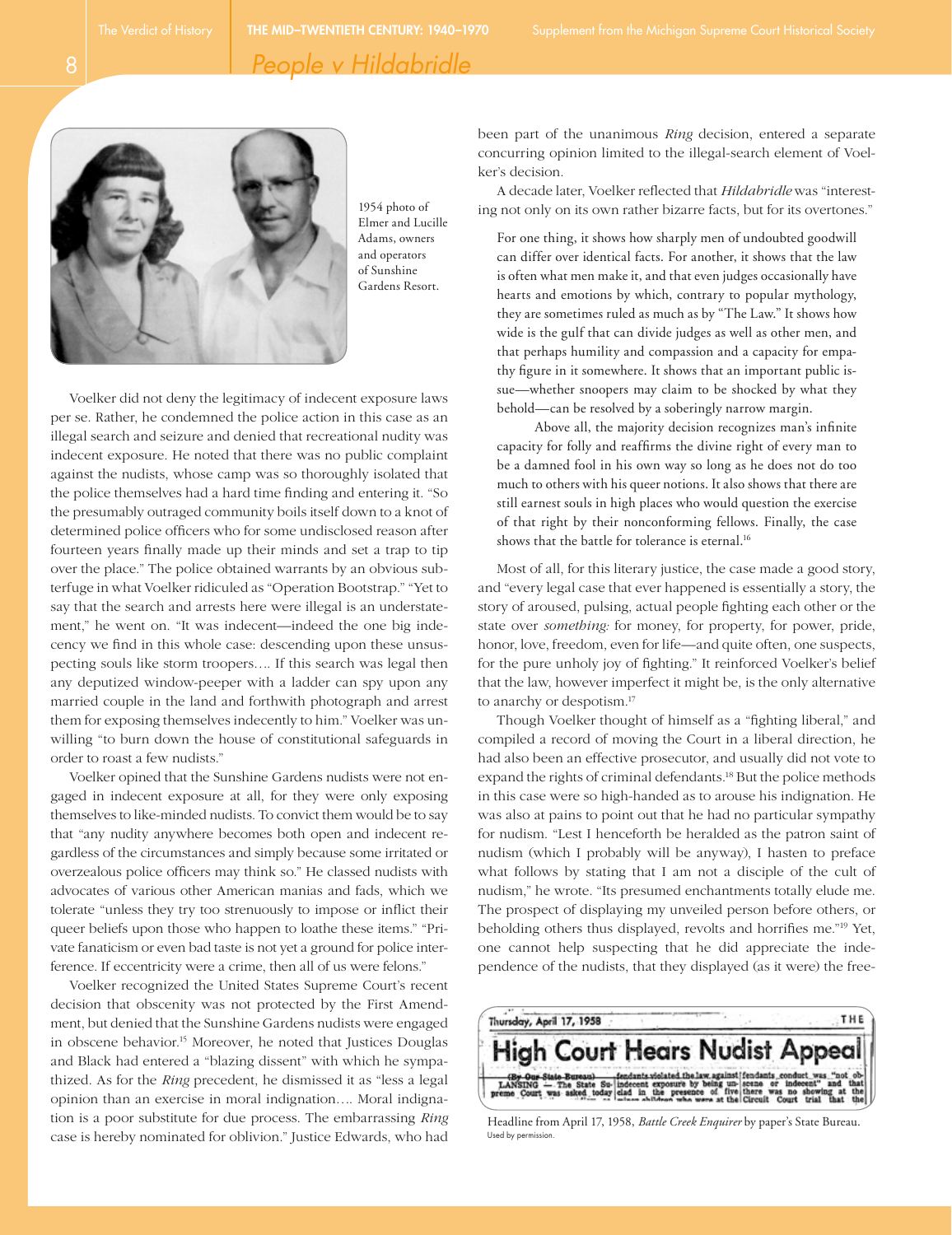spirited ethos of *Danny and the Boys.* Voelker's life and writing were marked by a Romantic-naturalist love for unique characters, people who resisted the homogeneity of postwar America, the conformity of modern, mass, urban-industrial culture.

Both Voelker and the Sunshine Gardens nudists denied that nudism had anything to do with sex. It may have been coincidental, but *Hildabridle* came down on the eve of the American sexual revolution. Voelker himself had conventional views about sexual conduct. Characteristically, he blamed city life for the increased incidence of sexual disorder in the twentieth century, and noted in 1943 "the general relaxation in public morals itself, a sloughing off of old inhibitions."20 In the 1960s, the law would rapidly lose its power to enforce old sexual mores. Courts would lead the way in limiting the kind of censorious cultural control that the dissenters in *Hildabridle* were still willing to accept. Of greatest importance in this transformation was the United States Supreme Court's increasing "incorporation" of the Bill of Rights. It established a permissive national standard that prevented states and localities from enforcing traditional strictures with regard to obscenity, pornography, contraception, and eventually abortion and homosexual conduct. At the same time, it expanded the rights of criminal defendants to inhibit arbitrary police enforcement of remaining laws.<sup>21</sup>

Voelker largely retreated from the political and cultural conflicts of the coming generation. *Anatomy of a Murder* enabled him to

spend the rest of his life writing and fishing in the Upper Peninsula. While his Supreme Court salary was \$18,500 a year (\$117,000 in 2005 dollars), his royalties from *Anatomy* were almost \$100,000 a year. He won election for a full eight-year term in 1959, but quickly resigned, telling Governor Williams that "Other people can write my opinions, but none can write my books."22 He waited until the new year to resign, which allowed the governor to appoint his successor, Theodore Souris. Some observers saw this as a cheap political trick to keep the Supreme Court in Democratic hands, since incumbents appointed by the governor nearly always kept their seats in subsequent elections.<sup>23</sup> "If he wanted to write the book-of-the-month, what did he run for?" asked Charles R. Feenstra, a Republican legislator from Grand Rapids. Voelker replied with a fiery denunciation of Feenstra as the type of reactionary who was responsible for all that was wrong in Michigan.<sup>24</sup>

Voelker had helped to cement a liberal majority on the Michigan Supreme Court, acting "not as a maverick or a political independent but rather a critical player in a well-disciplined, thin, liberal Democratic majority."25 He had worked with Justice Black to improve the quality of the Michigan judiciary, which they regarded as overworked and underpaid. "As a rule the Supreme Court during the past twenty years has consisted principally of worn-out political hacks and third-rate lawyers," he wrote in 1958.<sup>26</sup> He told Governor Williams that he had wanted "to do

my part to lead our court into the twentieth century. That…task, while certainly not complete, is now fortunately well on the way to becoming a reality. At least our court is no longer last man on the judicial totem pole." Voelker confessed that his political liberalism also made the Court an uncomfortable place for him. "I chafe under the imposed detachment and restrictions of sitting on a so-called nonpartisan court."27 Like his reaction to the criticism of his resignation, his comments about his political zeal suggested that Voelker lacked a "judicial temperament." In this, he resembled Justice William O. Douglas, whom he admired personally (and resembled physically) and whose dissent in the *Roth* case he used in his *Hildabridle* "dissent."28

One statistical study by a political scientist noted that Voelker was the second-most influential member of his Court.<sup>29</sup> Labor unions and civil plaintiffs were the principal beneficiaries; later civil libertarians more generally would come to view the courts as their chief allies. His tenure seems to have sharpened his political views. "Politics was so exciting back then," Voelker told an interviewer in 1990. "I was…maturing."30 He wrote the preface to Williams' 1960 campaign biography.31 This came out in his next, overtly political novel, *Hornstein's Boy,* about the ordeal of a committed liberal senatorial candidate, and in *Laughing Whitefish,*  concerned with justice for the Native American inhabitants of the Upper Peninsula. This was Voelker's particular cause; after his

Voelker himself encountered censorship problems when *Anatomy of a Murder* was turned into a film. The novel itself was, in the words of the *New York Times* reviewer, "racy and rousing" and "mildly ribald." "Readers not yet accustomed to the explicit language of modern fiction (and who can they be?) should take warning that a major part of the testimony in the Manion murder case is about the legal and technical aspects of rape."1 Political and cultural tensions were evident in the film's production. The film was directed by well-known director and ardent liberal Otto Preminger; the role of the judge in the case was played by Joseph Welch, a lib-

eral hero for standing up to Senator Joseph McCarthy in his investigation of subversive activity in the U.S. Army. It was the first Hollywood movie to use the words "intercourse," "contraceptive," "spermatogenesis," and "sexual climax." It was nominated for nine academy awards, but didn't win any (*Ben Hur* swept the Oscars for 1959). The Chicago Police Censorship Board, with Mayor Richard Daley's support, refused to allow the opening of the film. A federal judge, using the U.S. Supreme Court's more liberal interpretation of obscenity, overruled the board.2 Closer to home, Marquette authorities refused to display the concrete footprints of the actors who had come to the U.P. to make the film in front of the Nordic Theater. (A local farmer recovered the slabs, which were restored in 1984.)<sup>3</sup> Clearly, American sexual mores were up in the air. investigation of subversive activity in the U.S. Army. It was the  $\frac{2}{5}$  for first Hollywood movie to use the words "intercourse," "contra-<br>ceptive," "spermatogenesis," and "sexual climax." It was nominated for nine aca



Case cover of a 2000 DVD release of *Anatomy of a Murder* by Sony Pictures.

When *Anatomy of a Murder* was pushed off the top of the best-seller list, its place was taken by *Lolita¸* Vladimir Nabokov's story of a man's sexual obsession for a twelve-year-old girl.4

- 1. Orville Prescott, "Books of the Times," *New York Times,* 6 Jan. 1958, p. 37.
- 2. Vivian M. Baulch, "When Hollywood Came to the U.P.," *Detroit News;* "Judge Voids Ban on 'Anatomy' Film," *New York Times,* 9 Jul. 1959, p. 24.
- 3. Richard D. Shaul, "Anatomy of a Murder," *Michigan History* 85 (2001), 89.
-